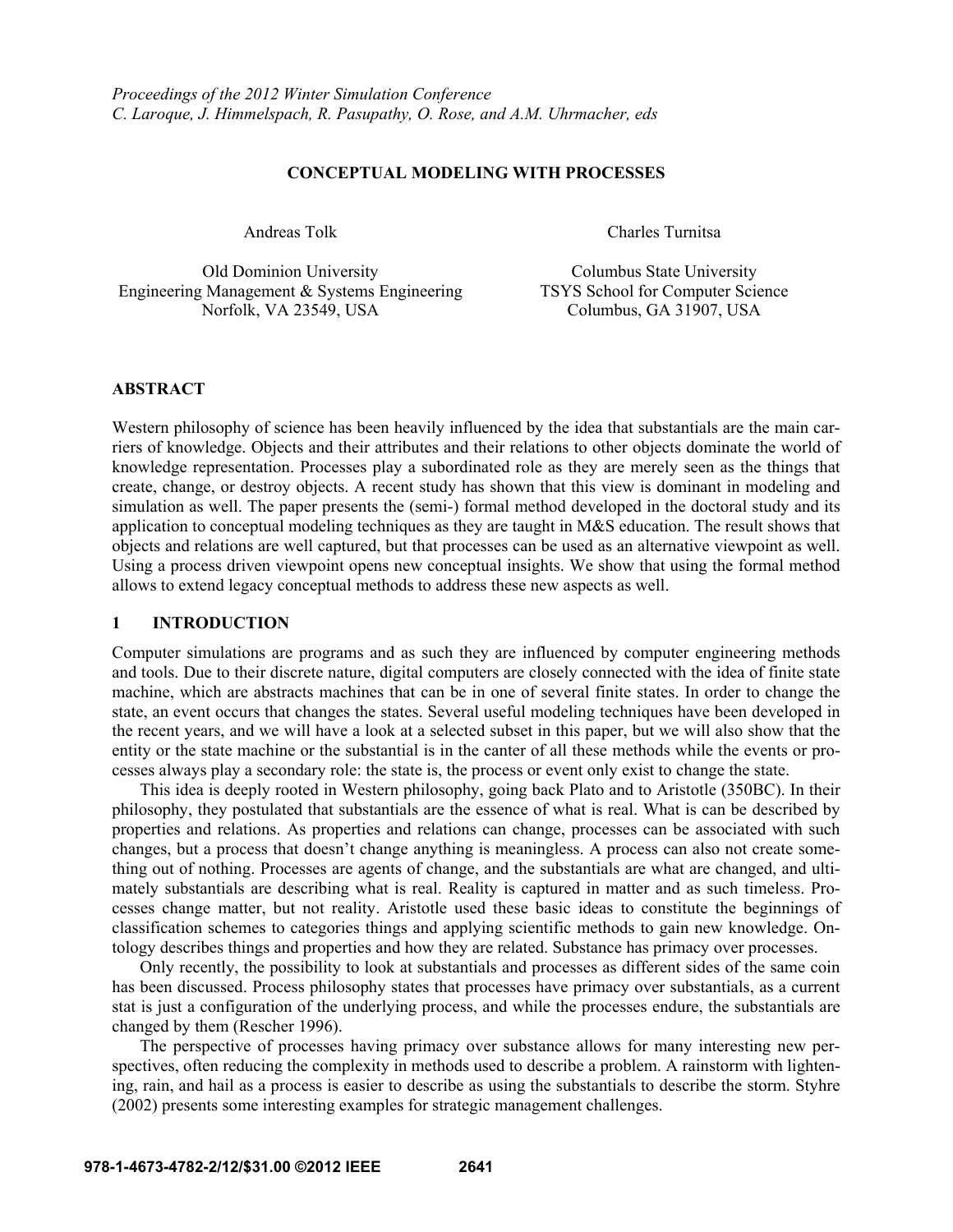A recent PhD thesis completed at Old Dominion University therefore evaluated if current modeling methods support process philosophical views sufficiently, what elements are potentially missing, and what can be gained if we complement our state-machine centric methods with such alternative approaches. This paper describes the modeling techniques evaluated, analyzes the functional components of these methods, and presents the Object–Process–Relationship (OPR) method and its applicability.

## **2 MODELING AND MODELING TECHNIQUES**

From a number of different sources, a distillation of the term modeling emerges in (Turnitsa 2012) that may be useful to consider here: *Modeling is the purposeful process of abstracting and theorizing about a system, and capturing the resulting concepts and relations in a conceptual model.*

 From that definition, there are a number of implications that bear pointing out for this paper. First, in order for a captured abstraction that describes a system to be shareable with other parties, it is helpful to rely on methods (modeling techniques) that are understood within the community of practice the modeler operates in. Second, if such a technique is relied on to capture a model, it should have some capability of representing information about the system the model is an abstraction of. The combination of these two implications  $- (1)$  that modeling is done best with an established modeling technique, and (2) that a modeling technique is designed to capture knowledge about the system it represents – are key to the topic of this paper. The reasons for modeling are many, but in the case of conceptual modeling (the type of modeling being discussed in this paper, in spite of using the more general term of simply 'modeling'), a very good case for when it is appropriate – especially when used in concert with a simulation – can be found in (Law and Kelton 2000). It illustrates that constructing a conceptual model is done when there are questions that need to be answered about the system to be modeled, but there is not a convenient way to use either the system itself, or some other representation.

## **2.1 Models as Representation of a System**

In the literature on modeling, there are several views of what use a model should be described for. These are explained in detail in (Turnitsa 2012), however in brief they are as follows. The first, very commonly held, view is that a model exists in order to be the inspiration and design guidance for a simulation. This is seen, as an example, in (Robinson 2008). The second, almost as commonly held, view is that the model exists not only to serve as the inspiration for a simulation, but also for other purposes – for instance, subjecting the resulting simulation to verification and validation tests, or to stand in place of the system for analysis and optimization. Two sources for this view, as examples, are (Sargent 2005) and (Balci 1998). Finally, there is also a school of thought that expects a model to be the source of a number of different developments (not only a single simulation), and to be put to a variety of uses, not foreseen when the model is created. For this reason, the model should be as robust as possible in capturing knowledge about the system it describes. An example of this viewpoint is in (West 1996).

In all these cases, and others, the model itself stands in as a representation of the system. The model is intended to capture information about the system. Summarizing from (Robinson 2008) it captures information about the system's "objectives, inputs, outputs, content, assumptions and simplifications". From (King 2009) it has been shown that the assumptions and simplifications of a model are knowledge that is separate from what the model itself explicitly shows. However, the other elements (especially, inputs, outputs and content – which is how the inputs become transformed, over time, into the outputs) are of interest, and are what the model must capture, in order to be an abstraction of the system.

## **2.2 From Model to Simulation**

Although a model, as representation of a system, should describe what that system is, and what that system does (Robinson 2008), the definition given above for model describes that the abstraction is with a purpose. That purpose is perspective that the modeler has of the system, and what questions are going to be asked of it. It is likely that each modeling perspective of a system will vary from others. In considering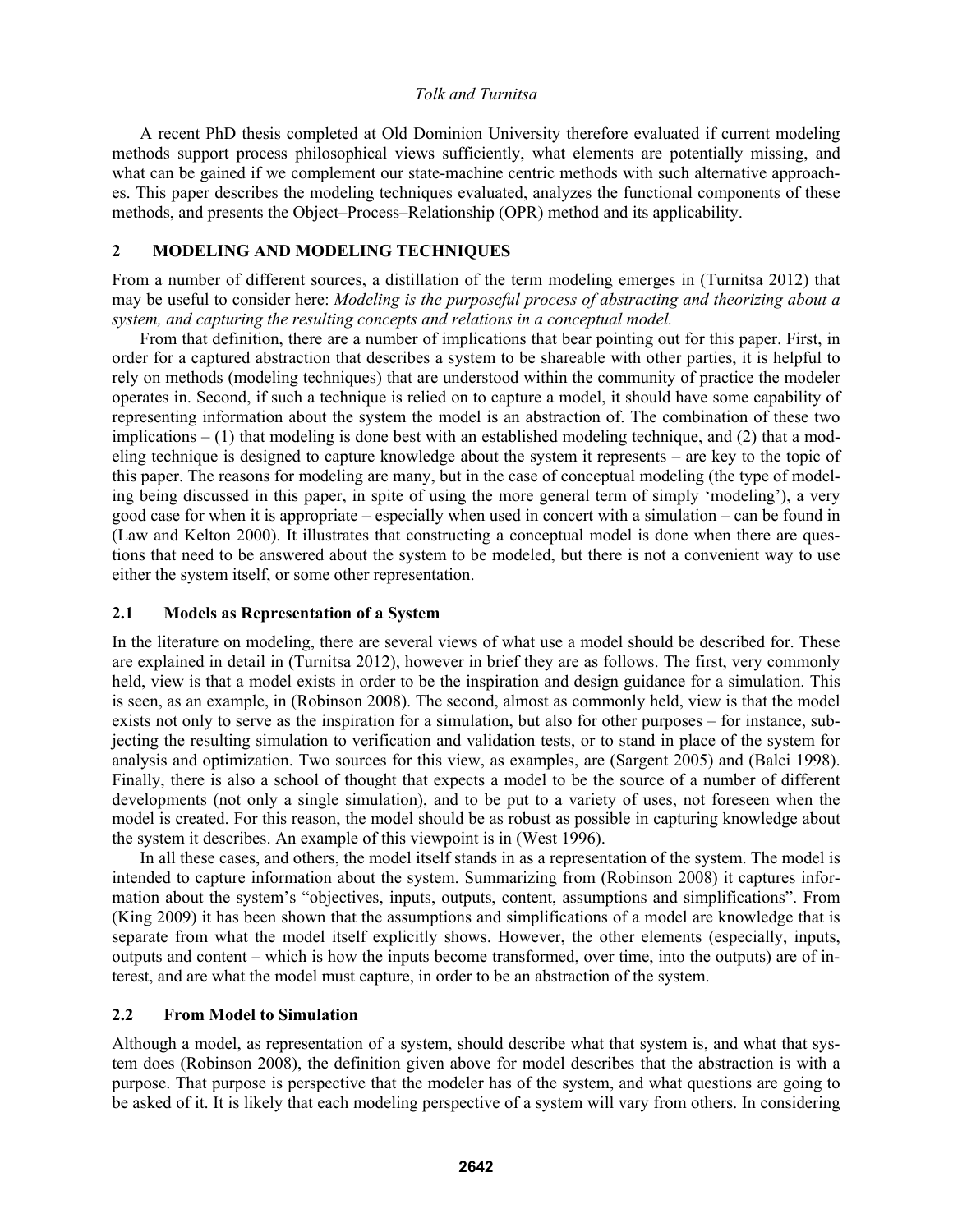the motivation for modeling that (West 1996) gives, that perspective should be as wide as possible, but it is always an abstraction of the original system (in some way), and so it is likely that even wideperspective models will vary from each other. Because of this variation in perspective, each model is likely to be different. Although, all models of a system are held to be accurate, if they can serve to answer the questions that determine their perspective.

One way to view this question of perspective, and how it shows that models lead to simulations, is to consider a contributing work from the field of semiotics. In (Ogden and Richards 1923) the idea of the semiotic triangle is presented. It shows how a semiotic representation of a referent is formed, by the person expressing the semiotic (symbol) first forms a conceptualization of the referent, and then this conceptualization is encapsulated in a symbol that is to stand in for the referent in some exchange of information. In the same way, a model is the embodiment of the system it is representing, and then the model gets encapsulated in a simulation that is to stand in for the system to present answers to questions.

As with semiotics, as many conceptualizations can serve a single referent, so many different models can serve to describe a single system. As mentioned above, if each of these models (from a different modeling perspective) is successful at representing the system such that questions inspiring the perspective are answerable, then it is a successful model. However, from any one of those models, it is possible that a number of different simulations could be developed. Consider, for example, in the case of computer simulations – from a single model a number of different simulations could be written using different computer programming languages (each of which would introduce differences in how the model is interpreted into a machine understandable program).

What this all exhibits is that while a model stands for a system, and a simulation interprets a model, for a single system there can be any number of models, and from a model, any number of simulations. To further add to the variety of different possibilities, the different models of a system could be done using the same modeling technique, but resulting in different models, or they could be done using different modeling techniques. Given such a case, it can be seen why an engineer, or some other interested party, would have a way to compare what it is that a model is trying to represent between different types of models.

## **2.3 Models as Representation of a Conceptualization**

For a model to be useful in answering questions about the system that it represents, it must necessarily represent enough conceptual information about that system, to provide the basis for generating answers. Within computer science, for example, this has been seen since the early efforts at capturing information systems as diagrammatic models. The earlier examples of this were expressed as finite state machines. Two types of machines are commonly regarded; the first being the Moore machine (Moore 1956) which represents the states and transitions between them of a state machine, and indicates that system output is produced when each new state is attained. The second is the Mealy machine (Mealy 1955) which represents, likewise, states and transitions, but indicates system output with each transition. In both regards, the states of the machine are the main focus, with the transitions there to show the necessary, but incidental, arrangement of those states.

In addition to finite state machines, other early attempts to depict the operations of systems conceptually included flow charts, which conceptualize the algorithmic operations of an information system, without as much focus on interspacing states. The strength of the flow chart over the state machine is the possible depiction of branching flows of activity, parallel flows of activity, and so on – all concentrated on the sequencing of algorithmic steps. This type of conceptualization concentrates on the processes of the system, and their sequences, with only minimal representation of the objects and states.

In (Sowa 2000) it was shown that although both of these views represent valid conceptualizations of a system, it is necessary to consider both views (the state, or object view; and also the activity, or process view) in order to have a valid and accurate depiction of a system that can answer systems, and represent dynamic activity. For an example of how this can be accomplished, Sowa presents the Petri net (Petri 1966) as a possible method for showing such a system might be considered. That author (Sowa 2000)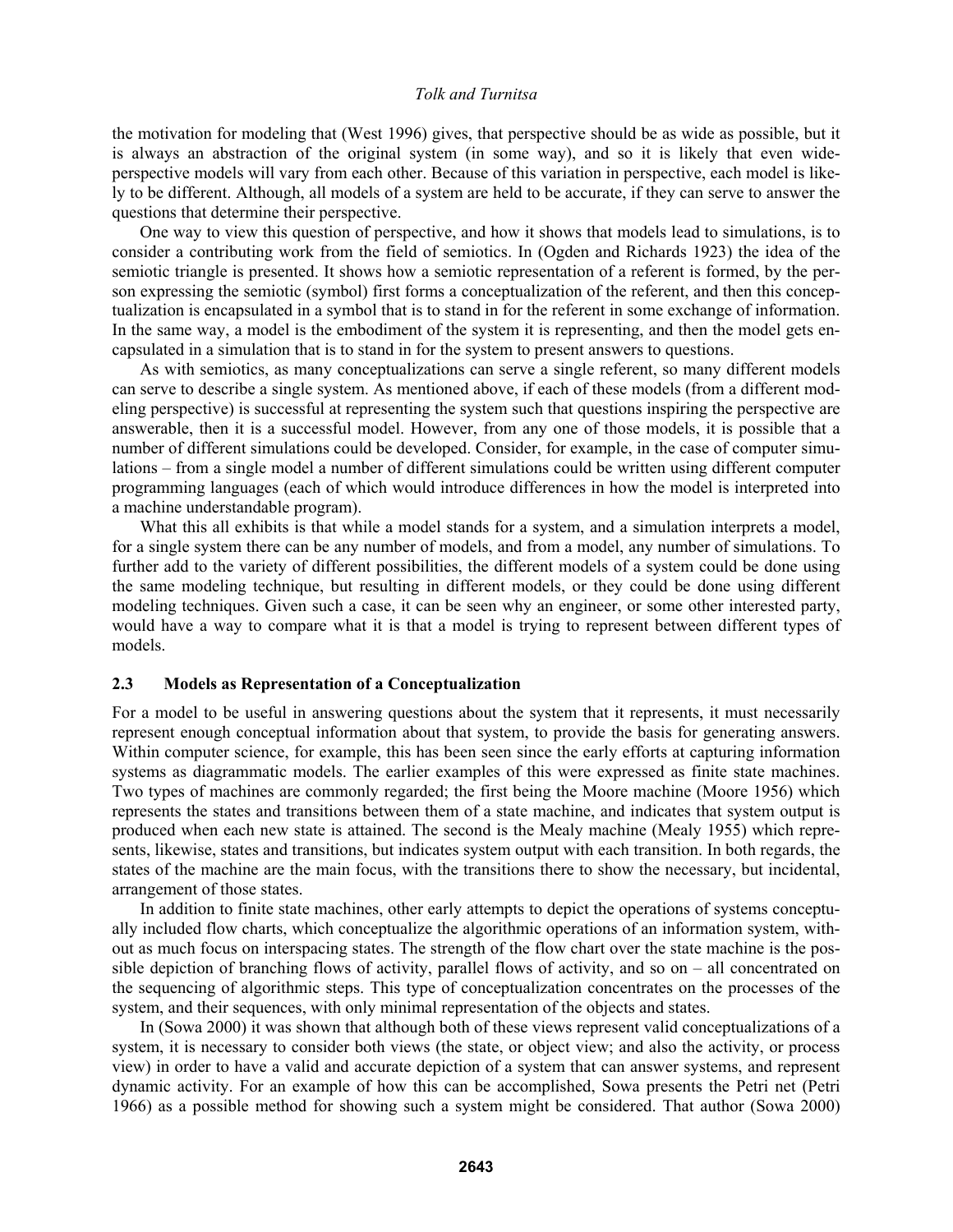then goes on to show how not only are details and parameters of objects necessary to a conceptualization, but also the details and parameters of processes.

# **3 FUNCTIONAL COMPONENTS OF MODELING TECHNIQUES**

That there are different techniques from different domains – all useful – but all with different perspectives is accepted as a given condition of the current state of the art in conceptual modeling. But the commonality of types of components that can be relied on to describe all of those techniques is shown, and this is then followed up on to suggest a (semi-)formal method that can be relied on to both describe and compare those techniques, and also to describe and allow combination of specific models.

# **3.1 Modeling Techniques each Support a separate Perspective**

There are any numbers of different modeling techniques, from different domains, each existing in order to support a different type of modeling. Each of these different needs for modeling (from different domains, and serving different representational needs within those domains) is a different perspective. To support those needs, different techniques necessarily are oriented (in terms of what, about their referent system, they allow to represented with detailed knowledge) to different uses. However, in spite of these different domains, and different perspectives, it is the premise of the work presented here, which follows (Turnitsa 2012), that there are common components, assembled in an open, but orderly, fashion that makes a common formal method to describe all such techniques possible.

## **3.2 Common Components**

The premise of the method presented in this paper is that all conceptual modeling techniques can be described with a minimal set of different types of components that are commonly found regardless of the domain that the modeling technique comes from. This can be seen from the literature for several domains. From modeling and simulation, it can be seen in conceptual models. From systems engineering, it can be seen in techniques such as SysML and Object Process Methodology (OPM). From software engineering, it can be seen from UML. And from knowledge engineering, it can be seen from ontological modeling. These are all presented in the following section, from the attendant literature.

 From a perspective intended to show the functional decomposition of a system and represent it in a model, as shown in (Dori 2002), it is stated that systems can be modeled by objects and processes. Objects are the elements of the system that will remain the same unless operated on by some other part of the system, by his definitions. Processes are the elements of the system that perform those operations. Dori indicates that his method expands on most system modeling techniques, which rely on the capture of objects and the traditional system science technique of representing processes as state changes between states of objects, to show that processes are more complex and deserve additional consideration. This has additionally been shown to be the case within (Tolk et al. 2009), where alignment and the ability to compose models is shown to require consideration of objects, processes, and constraints. From (Shlezinger et al. 2006) it is seen that both elements are required – objects grant the model understanding of the structure of the system, and processes grant the model understanding of the dynamic behavior of the system. From (Turnitsa 2012) it is shown that both are equally necessary in order to exhibit the meaning of what a dynamic system is (and can do). This is summarized there, by the following: *The two equally important class types in OPM, objects and processes, differ in the values of their perseverance attribute: the perseverance value of object classes is static, while the perseverance value of process classes is dynamic. OP-M's combination of objects and processes in the same single diagram type is intended to clarify the two most important aspects that any system features: structure and behavior (Shlezinger et al. 2006)* 

 Bringing this into alignment with (Robinson 2008), the behavior of the system is described by the model as its contents, and it relates how the model transforms input into output. If the model is considered from the resolution of considering that behavior as a single transformation (input into output) the model is a function, accepting input to the model as its domain, and producing output from the model as its range.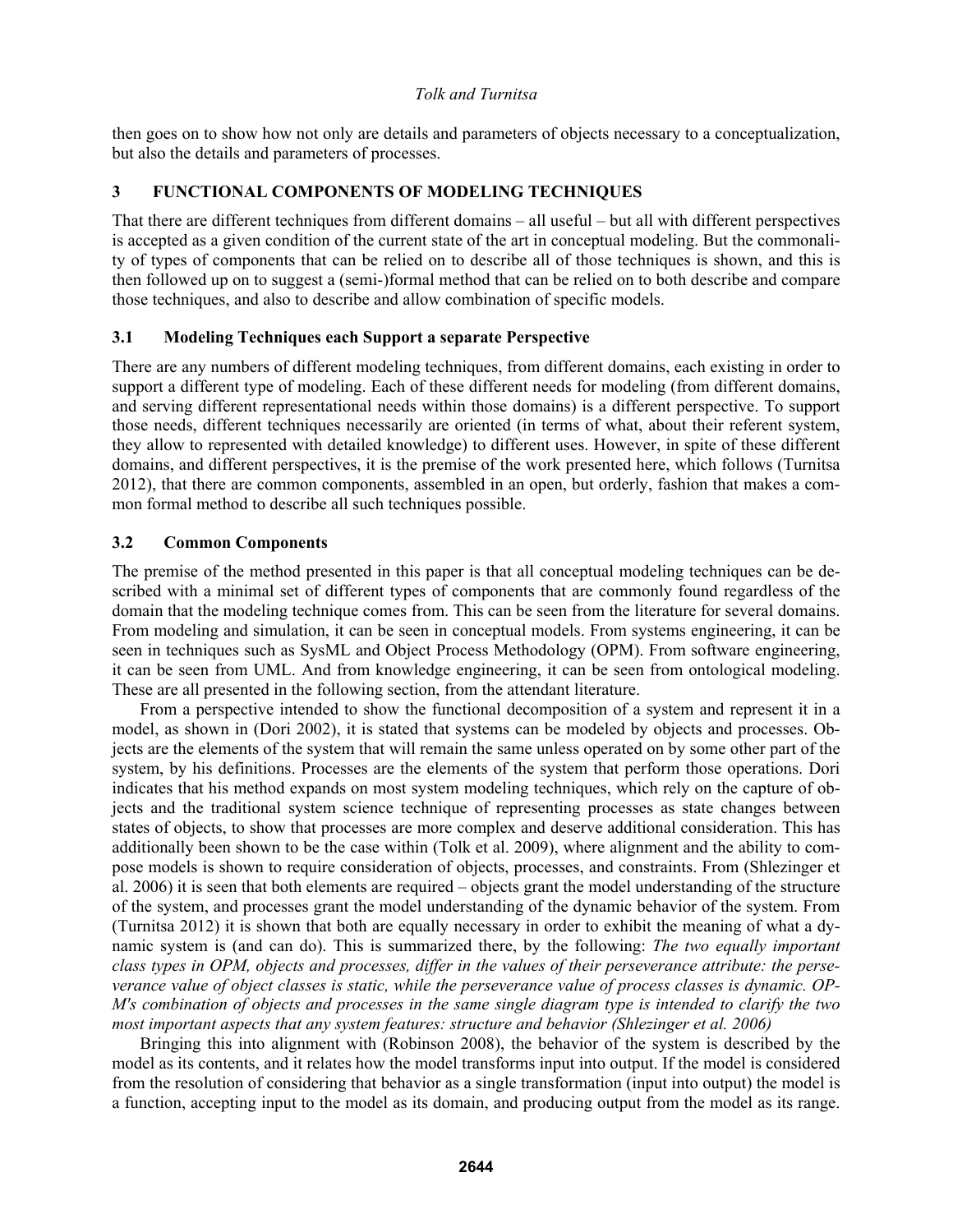Internal to the system, unless it is trivial in composition, there will be any number of different sub-stages of this transformation, where parts of the model are being transformed to be used by other parts of the model, as per (Dori 2002). The Unified Modeling Language, or UML (OMG 2002) assembles a number of different modeling techniques to describe a system. These techniques are split into two categories, agreeing with (Shlezinger et al. 2006), in that they are described as the structural diagrams (giving the structure of the system) and behavioral diagrams (giving information about the functioning of the internal processes that make up the overall system transformation). Considering the Systems Modeling Language, or SysML, it is seen (OMG 2010) that these two categories are also present, but SysML also includes a new modeling technique, or diagram as they are called in SysML and UML, called the "requirements diagram", which is additional to, and separate from, the UML categories of behavioral and structural diagrams. It may be of interest that an internal study furthermore ensured that the concepts utilized within the Business Process Model and Notation (BPMN) as documented in (OMG 2011), which is commonly used in industry, are a subset of the concepts evaluated in the research underlying this paper. More in-depth evaluations have been presented by Shuman (2011).

 In understanding what software engineering (UML) and systems engineering (SysML, OPM) declare that a model should consist of, we have seen so far the specific mention of objects and processes, a view from the literature that is corroborated by (Tolk et al. 2009). The model will serve as some knowledge representation of the system it represents; this is also in alignment with the idea of using modeling and simulation to represent the semiotic triangle (Ogden and Richards 1923). There are other modeling communities, however, that are also concerned with knowledge representation. One of those worth considering is the knowledge engineering community. This community, which is concerned with knowledge representation and knowledge modeling, is defined (in terms of modeling) as, "Knowledge engineering is the application of logic and ontology to the task of building computable models of some domain for some purpose" (Sowa 2000).

 As the foundational method for describing knowledge, the philosophical pursuit of ontological representation will be considered to see if knowledge representation models contain the same contents as the other modeling domains considered (software engineering, system engineering and modeling and simulation). From the ontology literature it is clear that the presence of objects and processes, and their relationship, is such a clear part of the fabric of understanding, that it engenders two different viewpoints on how a system is understood. The first is the object-centric view, referred to in (Grenon and Smith 2004) as the 3-D, or three dimensional, viewpoint. It is so named because it assumes that objects are (in a Newtonian sense) in existence and inviolate in their definition, unless acted upon by some outside force – a process. A modern description of this metaphysical commitment is presented in (Lowe 1998). The second view on reality is the process-centric view, referred to in Grenon and Smith as a fourth dimensional view. This second metaphysical view is much more in alignment with some of the ideas of modern physics, in that what we perceive of as objects are just signifiers of ongoing processes – everything is always in some state of flux. This second view is presented in (Sider 2001). A source that unifies these two viewpoints is (Grenon and Smith 2004), and a conclusion made in that source is that regardless of the perspective (either object-centric or process-centric) the reality is defined by objects and processes and their relations with each other.

 Not mentioned explicitly so far, but always there in all of the literature sources mentioned so far, is the implication that these content defining elements – the objects and processes – can be associated with each other. This is present, certainly, in data modeling with its view (Chen 1976) of the relational model. It is also there, in most graphical modeling techniques as the way of connecting the elements of the model – some boxes are related to others. Considering the diagrams from either UML or SysML this can readily be seen, as well as the conceptual models described by (Robinson 2008) where there is definite and committed association between objects such as input and output and internal model components, and the transformational processes that affect them. Without the ability to indicate association of the object and process elements by these relations, the conceptualization of the system would not be possible.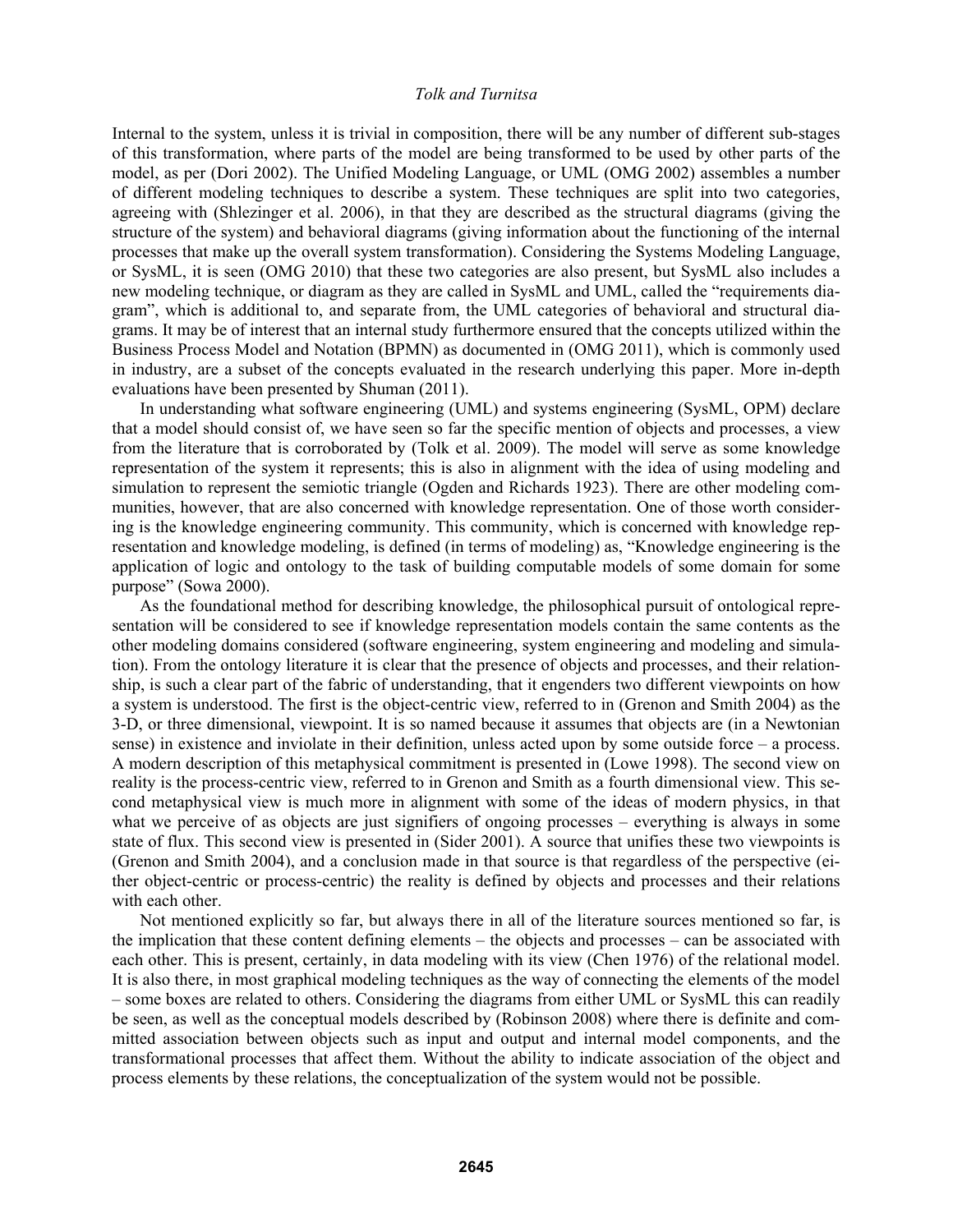Taken together, then, the elements that Robinson (2008) claims make up a conceptual model are what (Dori 2002) claims are part of a systems model, and what (Grenon and Smith 2004) claim are part of an ontological model – objects, processes and the relations between them.

#### **3.3 Objects, Process and Relations**

From these common elements to all modeling can be developed the components are that make up a model. From the definition for modeling presented earlier from (Turnitsa 2012), it has been seen that "a model is a purposeful process of abstracting and theorizing about a system, and capturing the resulting concepts and relations in a conceptual model". As such, the model is a sign standing in place of the system it represents. Viewed this way, models are tokens for knowledge – about the system they are representing. Each component that is identified will either have to be useful for the model to either represent some aspect of the system being represent, or necessary in order to internally support the whole representation of that system. Each component, then, can be considered in isolation from all the rest of the model, yet it represents knowledge about some part of the system – as the model itself is representing knowledge about the whole system. In this relation (part to whole) although each component can be considered individually, they are all intended to contribute (and be part of) the whole model. This leads us to the following definition for a component of a model: *A model component is an identifiable part of the model that represents some part of the knowledge that makes up the whole model, but which can be considered individually as well.* 

 Mentioned earlier, the model must be representative of the system, and encapsulate enough of its complexity in order to be expressive (to answer whatever question is being asked of the model), yet simple enough to warrant the extra effort of using the model to represent the system, rather than work with the system itself. What is said about the components of a knowledge representation, and then more generally, any model, can be seen from existing literature, and was discussed at length in (Turnitsa 2012). The literature of conceptual models identifies many elements that are part of models. In (Robinson 2008) these are enumerated as objectives, inputs, outputs, content, assumptions, and simplifications.

 Examining that list, there are two categories of informational elements about models. First are the elements that make up the model – inputs, outputs and content. Second are the elements that describe the character of the model – objectives, assumptions and simplifications. For the purpose of exploring the nature of the components of a model, the first set is of interest for consideration here. The effects of the elements that describe the character of the model are derived may influence the elements that make up the model, but those effects will be present in the definitions and parameters of the elements that make up the model.

 As discussed earlier, the common components for the modeling techniques of a wide variety of different domains are all objects, processes or relations. The literature on knowledge representation, and the ontological representation of knowledge, is relied on to show that a system can be described with these three components.

 From the literature of information theory, we can see in (Shannon 1948) that although the transferring of information includes a speaker, a listener, and a medium of transfer, it is implied that information will exist in "symbols". This is also held up by the earlier (Ogden and Richards 1923), which holds that a representation of a conceptualization is a symbol. This idea is also held up in the literature on ontology (Smith and Grenon 2004), which identifies that the symbols for describing a world consist of symbols for enduring entities and symbols for occurring entities. These are described as objects and processes.

 Taking these two views (whether a system should be viewed as a number of objects, and they change because of processes; or where everything is in a constant state of change) together, under the frame of considering a model as a representation of knowledge, we see that a model (Robinson 2008) should accept input, produce output, and have some content that describes how the output is produced from the input. As the entities of a world are (at least) objects or processes (Smith and Grenon 2004) then the input, output and content should address these (as will be demonstrated later, a third possibility exists, and that is the association of those objects and processes – which will be referred to as relations). As the model in-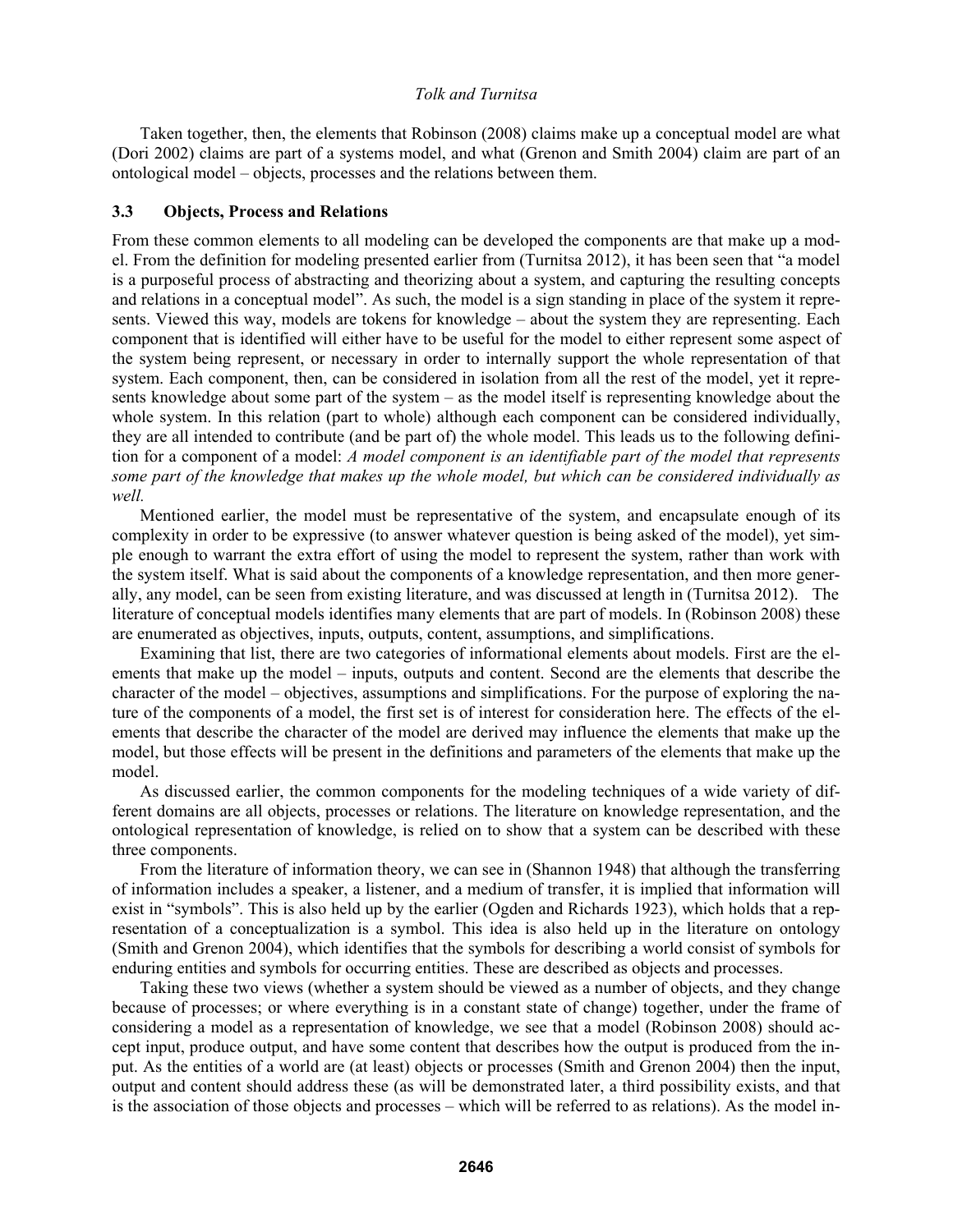cludes as separate things the content, input and output, then it follows that all three of these are distinguishable from each other. The introduction of input into the content is identifiable as being separate from the content, as is the output. If the content contains a description of how the input is changed to become the output, then regardless of what the input consists of, something must occur that changes the identity of that input. That change is represented by one or more processes within the model content. It is in this way, at a very coarse level of consideration, that the modeled operation (the content) is a function. It accepts some input, and produces some output.

## **4 REPRESENTATION OF MODELING TECHNIQUES USING OPR**

 Identifying that the three components of a modeling technique in the preceding session, how these can be used to identify what each of the elements of a modeling technique are (defined in terms of those three components), and how they work together is what the OPR approach is designed to do. This section will do that by showing how the parts of a technique can be described using the three components; showing the formal rules for how those three components can work together; and some interesting implications, or corollaries, that come out of the interaction of the defined components.

#### **4.1 Model reduced to Components**

 There are parts of a system that may be identified within a model that maintain identity over time, and these are objects (Corcho and Gomez-Perez 2000). The term object here is not to be confused with the computer science term object. In having an understanding of a system and its persistent elements, we can assume that they will remain stable, unless operated on by something that is within the system (a modal change) or something from without the system (extra-modal change). It is reasonable to expect this persistence (Chandrasekaran et al. 1999). The persistence of these elements is what allows for the meaningful capture of them into artifacts (Niles and Pease 2001). A method to distinguish objects from similar objects is the identification of the various qualitative and quantitative attributions that identifies the object (Guarino and Welty 2000).

 The model describes that meaning of what the system it describes is, and what it does. The model uses symbols to express that meaning, and those symbols are in at least two different categories – objects and processes (Whitehead 1978). It is clear that ontologically objects are things that *are*, that is – they exist. Processes, ontologically, are things that *occur* – either at a single point, or over some time. While it may be enough for now to state that objects are the portions of a model that persist in their existence – the parts, components, etc., what the meaning a process conveys is not yet clear. A definition of process, and what a Process component can do, is required.

 If there is change – that is, objects changing because of something represented within the model – then that change is a dynamic element of the model. In order to derive a definition for what that dynamic element is when it is considered as part of a model, it is required to look to the literature for definition. To simplify things, although the word has not been defined yet in the dissertation, the word process will be used for that dynamic element. In order to see what this is as the literature is guiding us to a formal description of what the model consists of, defining the word process is necessary. So far, whatever it is that changes within a model – and it has just been shown that a dynamic model is one that is responsible for some change of the input to the model into the output from the model – has had the method of enacting that change called either the dynamic aspect, or dynamic element of the model – or alternatively it has been referred to "what it is about the model that changes". Within (Turnitsa 2012) additional considerations and definitions from the various literature on what it means to have dynamic capacity within a model, and therefore what it means to have 'processes' within a model.

 From these definitions, then, the thing that remains through them all is the defining identity that "a process is responsible for some transformation or change". The characteristics of the process will be described further on in this chapter. When considering the system as a whole, then, each process is a marker of the system being in one state, and then the transformation of the process occurs, and then the system is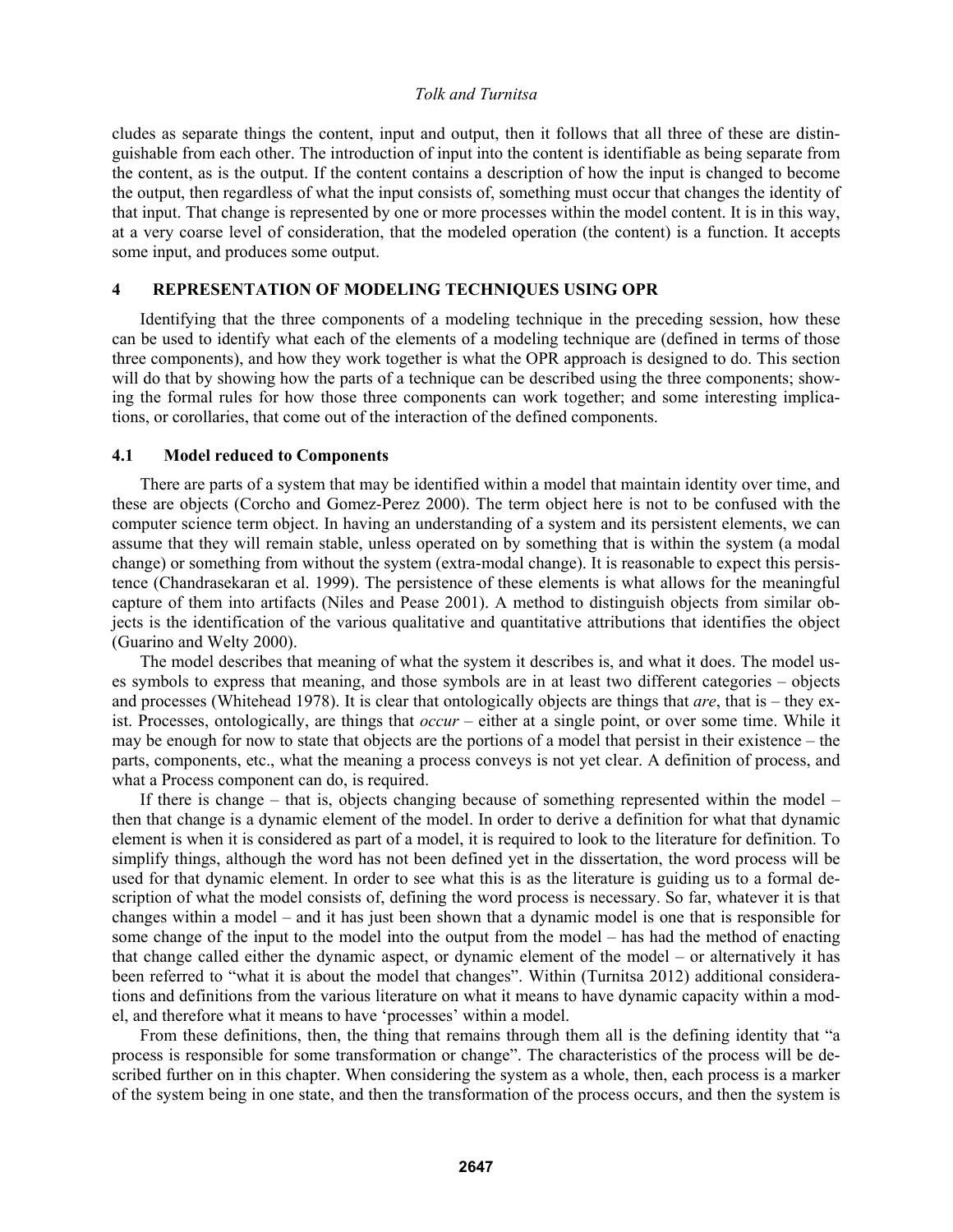in another state. If the process exists over time, then the system is in a dynamic state during that time – neither the pre-transformation state, nor the post-transformation state. Here, when the state of the system is referred to, the same sense is implied as for the definition for "system state" from earlier.

With regard to a model, then it is seen that an object is something that retains a state of identity within that model. A process is something that is a marker between two different states of the model. In the case of the object, the word state is the identity of the object. In the second case of the process, the word state is the identity of the model. Since we have seen that the model consists of objects and processes, then a process is the change to one or more components that make up the content of the model. The component(s) that the process affects must be identified by the model, to express information about the system. As the content is some collection of objects and processes, and processes occur that mark a change to the state of one or more of these, then there must be a way of associating a process with what it is changing.

 That association indicates a third entity that is part of the model's content. It is referred to in the computer science literature (Codd 1970, 1974) as a relation. This view was refined, and given further consideration (as the basis for relational database management systems) in Chen (1976). The reliance on a relation is identified as a key to representing information in all of the fourteen (or more, considering SysML) diagramming techniques presented in both UML and SysML (OMG 2002, 2010). Finally, it is represented within both the knowledge representation literature (Sowa 2000) as well as the systems modeling literature (Dori 2002) as the connection between objects and processes. This new component (the relation) is defined as "the means of associating together other parts of the model". As with processes, and objects, additional considerations are presented in (Turnitsa 2012) concerning relations, however it is also pointed out there that room is quite welcome for an in depth study of association between concepts within a model, and what this means for modeling and system representation. The three identified definitions of object, process and relation components are these: object component, process component, and relation component. Based on the definitions given earlier for a component and for a model, each of these components is expected to be an identifiable portion of the model that fulfills some role in expressing the information about the system that the model is describing.

*An object component is a model component that has continued existence.* The object component is a part of the model that is representing some part of the system that will retain its identity (have continued existence), until that identity is altered by some other component.

*A process component is a model component that is responsible for describing change or transformation*. As has been shown in the preceding section defining process, there are dynamic aspects to some systems, and therefore models of those systems must represent that change. A process component is the component that captures that information in a model.

*A relation component is a model component that is responsible for associating other components.* The most immediately apparent reason for associating together components comes from the definitions alone – object components do not change identity until operated on by some other component. Process components are responsible for some change. In order to represent within the model which process is affecting an object, association of the two is required, and the component that describes it is the relation. However, other associations are also possible, such as what has been shown already in defining what a relation is.

## **4.2 Defining Qualities of the Components**

The components listed are fine for capturing the main elements making up the structure of the model, each conveying some information about the system being described. However, it is likely (necessary in some cases) for each of those components to have some sort of parameterization, giving it qualitative and quantitative distinction from other similar components, and also granting further definition to the description of the referent system. In the OPR system being presented here, these parameters are referred to as defining qualities. Although the defining qualities are described here, with emphasis on their structural role in the OPR system, their functional role deserves more exposition.

*Objects* are, as described herein, loci of identity. This matches with the earlier definition given of Objects as a component of the model that has continued existence. They are the things that can be observed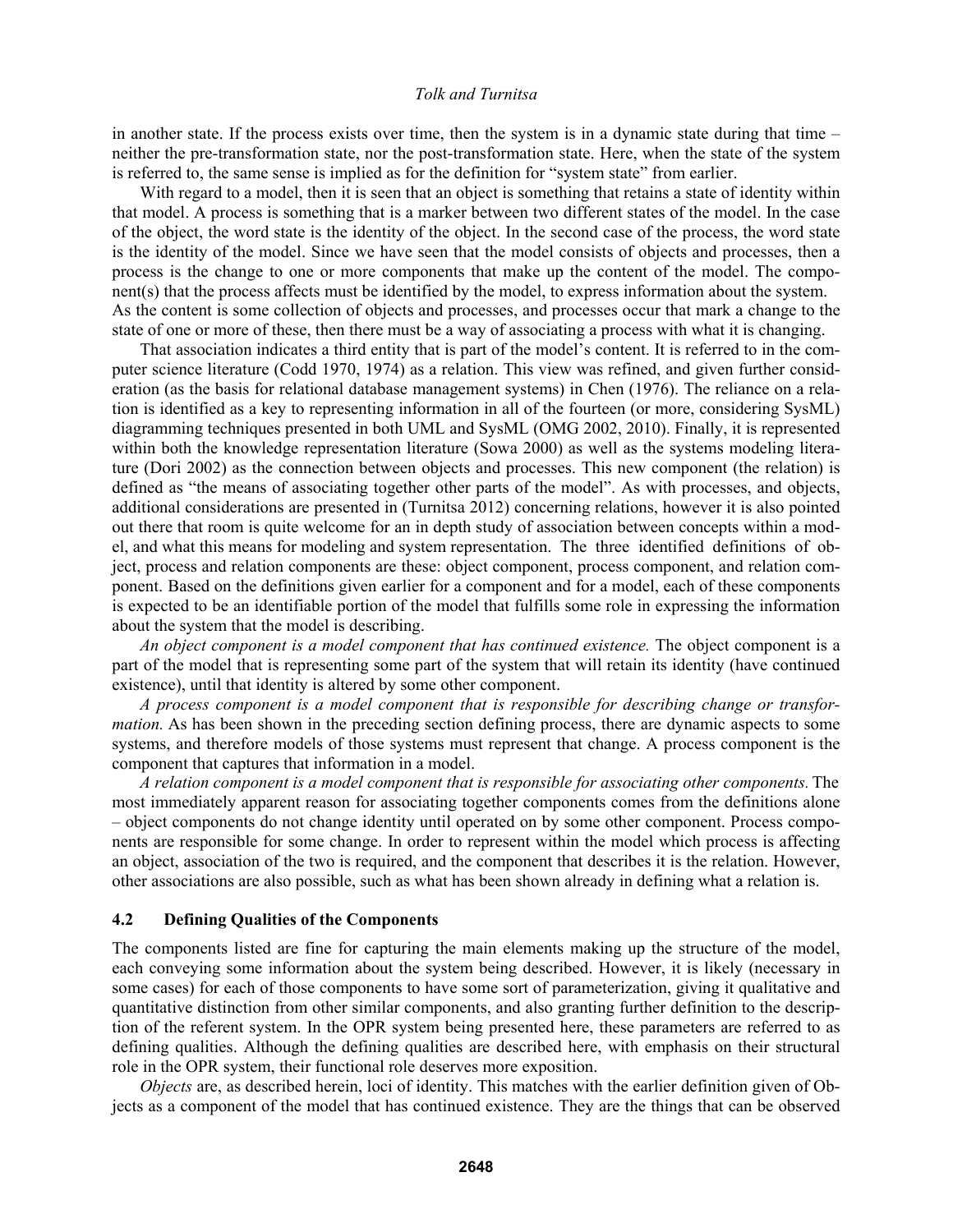independently within the Model, with identity separate from all other components. Giving them definition, however, are their Attributes. These give the Objects their qualitative and quantitative distinction from other objects. *Attributes are defining qualities for Objects, and grant them qualitative and quantitative distinction from other objects.* This is directly corroborated by the literature on ontological views of domains (Chandrasekaran et al. 1999), and the language of that community in defining what an object is (Guarino and Welty 2000).

*Processes* are, as described herein, the descriptions of changes within the model. What is being changed by the process is not limited, nor are there other means within the model to address change. The defining qualities of processes in the formal method described here are referred to as characteristics. These are necessary to identify the behavioral nature of the process, and to distinguish one process from another (Sowa 2000). These define for the process what it changes, and the existential definition of when the change occurs, and how it takes place. That these distinctions between processes exist, and can be captured is shown within (Whitehead 1978). *Characteristics are defining qualities for processes, and they describe the behavior of the process as well as providing qualitative and quantitative distinction from other processes.* 

*Relations* are the means for associating together components. Although association between components may be in effect, there are likely to be conditions to that association, and that is what the defining qualities of relations define. This is addressed in the literature on the philosophy of information representation (Smith and Grenon 2004) and also in the literature of computer science, in how entities are related to each other (Codd 1970, 1974), and refined in (Chen 1976). These qualities are specifically granted identity in the formal method presented in the dissertation underlying this paper and will be called Rules. The literature is clear that processes are affecting other components (Whitehead 1978); to indicate this, the relation between the two is necessarily identifiable (Sowa 2000). *Rules are the defining qualities for relations; they serve to identify the nature of association the relation is making, and to provide qualitative and quantitative identity to the relation.* 

 It is interesting that while all of the components share the stated feature of objects that they are expected to retain identity (absent some change brought about by a process component), that the other two components (processes and relations) are reliant for their distinguishing definition on the presence of other components. Frege's study on the relations (Frege 1892) between a changing quality and the identity it affects illustrates the need for this association, and the requirement for a relation component. This is made clear in modern literature discussing the representation of a process based system (Haller et al. 2006). A relation that does not have defining characteristics identifying its nature within a temporal framework is meaningless in a system that exhibits change, as a dynamic system must.

#### **4.3 Corollary Observations**

Consideration of this brief semi-formal method will show that the three types of components can be combined in order to show a broad variety of systems and their activities. It covers the input, output and content discussed earlier, but also makes provisions for describing space, time, multiple references for either, entities and their behavior/activities within the chosen framework of space and time. It does not address the elements of the model captured in (Robinson 2008) defined earlier as describing the character of the model – its assumptions, motivation, and operational constraints. These have been addressed in (King and Turnitsa 2008), and proven in (King 2009) and have been shown to be outside of the components of a model.

### **Corollary 1** *The simplest model is one consisting of a single object.*

 A minimal model – one that is only a depiction of a non-changing object – is one that has contents consisting of exactly one component – a singleton object.

 This model does not exhibit any change, either in definition or in time. It is simply a description of an object, without reference to or consideration of time and space (each of which require other components to be in the model). From the definitional statements earlier, the object would require at least one defining quality, which is the attribute known as the identity quality.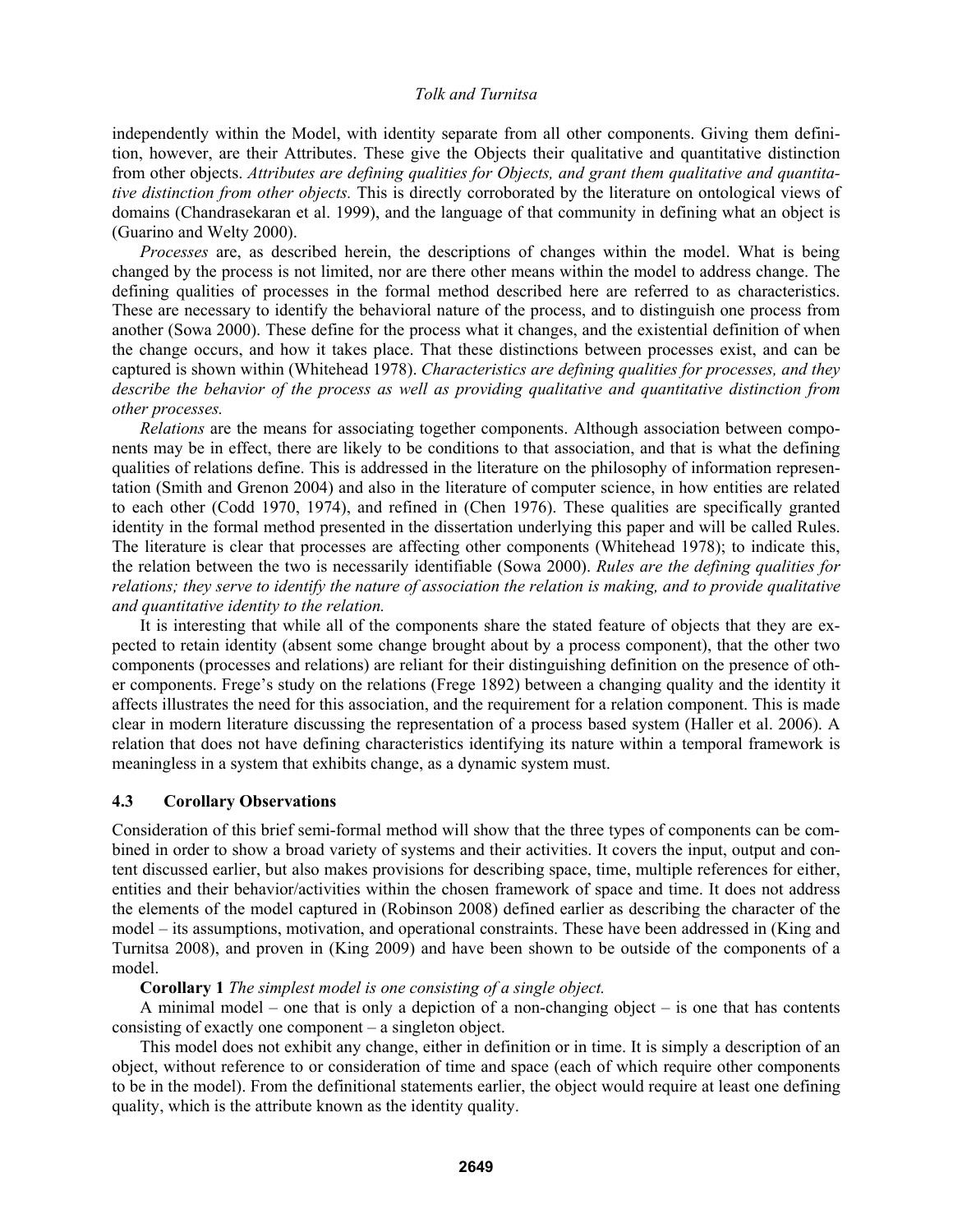**Corollary 2** *The simplest dynamic Model is one consisting of three components – an object, a Process, and a Relation.*

 Time in a model is represented by a set of three related components – an object, a process, and a relation associating the two of them. Together the three of these components can make up a simple dynamic model called "time". For convenience, we can refer to the object as the "time object", and the process as the "time process". The relationship can be called the "temporal relation". Together these three components represent a common example of the simplest dynamic model that can exist – one with one of each of the components.

 When the three components of a simple dynamic model are those that are suggested above (the "time object", the "time process", and the "temporal relation") then it can be called time model.

 **Corollary 3** *A sub-model does not have any definitional relations for any of its components to other components outside of the sub-model.*

 If a model has some conception of time as part of it, then it incorporates a time model as a sub-model. A sub-model is portion of a model that can be conceived of in isolation from the rest of the model. The sub-model cannot have any of its defining qualities have definitional relations to the main model. An example of a sub model from the literature would be an atomic DEVS component that is part of a coupled DEVS specification (Wainer 2009). A definitional relation is one where the value of the defining quality derives from some other defining quality, through a relation.

 Other components outside the sub-model may be reliant on the sub-model for definition (for example – a model that has processes that occur at a certain time, may have a relationship between those processes and the time Sub-model), but not the other way.

 **Corollary 4** *The existence of types and instances of components are so indicated by a type-instance relation between the type component, and any instance components.* 

 Although each component is a non-empty set of one or more defining qualities, and each defining quality may have an associated value, the value does not have to be a singleton value. It can be a range, or a set or some other numeric construct. This allows for components that are types for other components to exist. A component that is an instance of another component (which itself is a type component) has all defining qualities that the type component has. It may have additional defining qualities, or it may have separate values for its defining qualities, but in some way it differs from the type component. Correspondingly, sibling components, that is, components that are all instances of the same type component, will all have some difference from each other, whether it is additional defining qualities, or simply different values for the same set of defining qualities, or some combination of these two. The relation component can be used to associate components that share a type-instance relation. This would be a member-of relation.

There are additional corollaries presented in (Turnitsa 2012), and those as well as these presented here, are described in more formal manner there, with specific representation of the various axioms that define the components and their defining qualities. These are presented here, as an indication of the sorts of implications that arise from the simple axioms that are seen to be part of conceptual modeling techniques. Furthermore, a strict formalization of the OPR concepts is part of Turnitsa 2012) as well, although it needs to be pointed out that the symbolic manipulation for inferring theories has not been part of the studies and remains an important topic of future evaluations.

## **5 APPLICABILITY OF OPR**

The fact that there are identifiable components common to modeling techniques from different domains, and that some formal rules concerning the composition and interplay of those components can be identified is an interesting research topic. Further, that those components and the axioms governing their coexistence can be put to use to describe conceptual modeling techniques is yet more interesting. All of this has been presented, and is distilled in the preceding sections, from (Turnitsa 2012). However, in order to see if this method of description and definition is useful, several cases are described here where it may be put to good use by the modeling and simulation professional.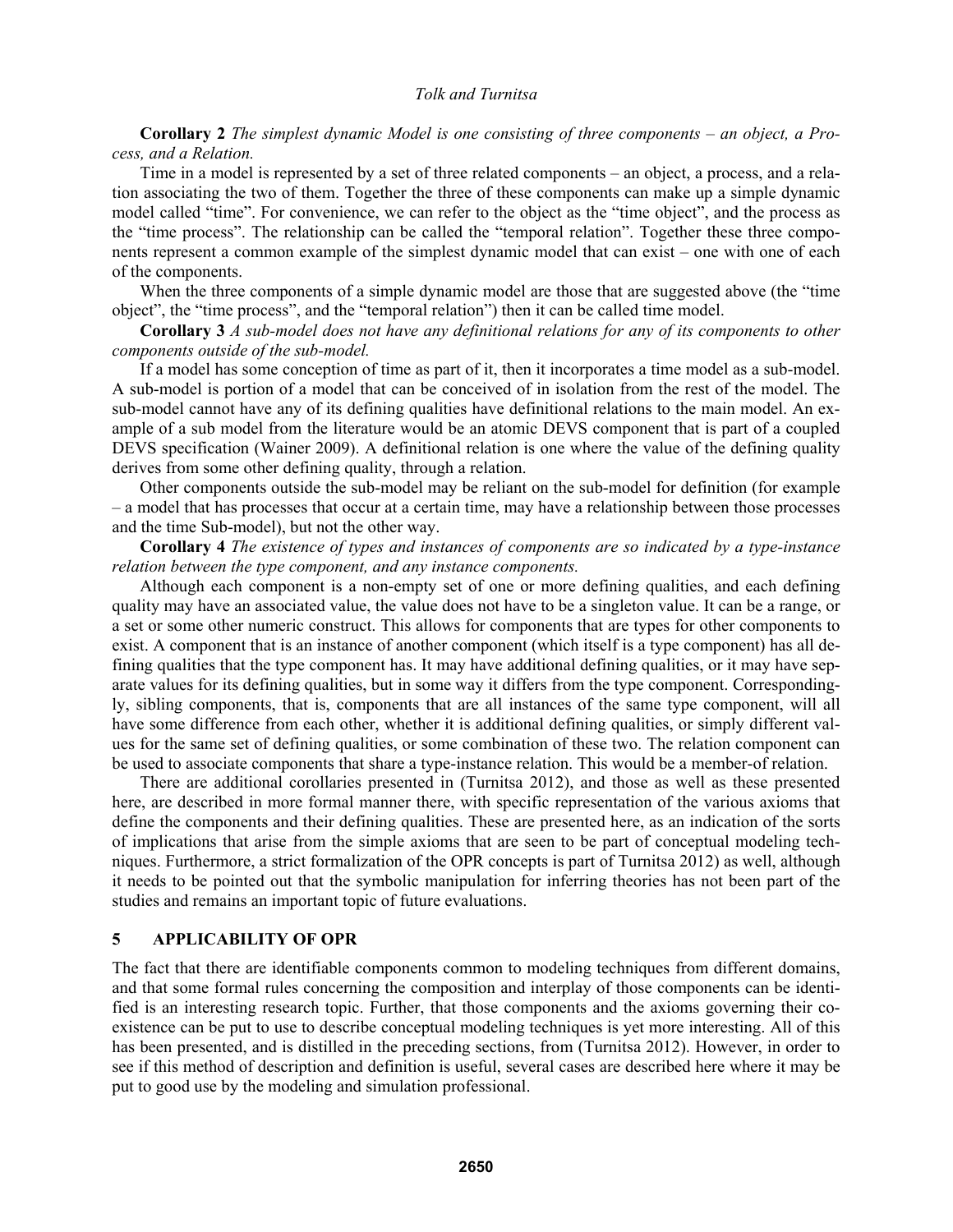# **5.1 Comparison of Models - Dynamic Characteristics**

The separate treatment of model processes by the OPR approach, allows for the specific recognition of the methods within modeling techniques that are there to represent the dynamic behavior within a system. That this is necessary, and possible, is shown within (Turnitsa 2012). There, by relying on the basic definition of processes and their characteristics (the defining qualities of the process component), as well as the specific characteristics discovered by both survey and analysis of the literature, it is shown that in cases where there is a sufficiently dynamic component to a system being modeled, it is likely that by only treating the model as a series of finite states of object representations, without describing the dynamic components that introduce and define the changes between states, that it is quite possible to actually lack (or mis-represent) information concerning they system within such a model. Therefore, in order to avoid that lack of information (or mis-representation) it is necessary to have a description of the dynamic element. When possible, this should be done with the native elements of the modeling technique being employed, however in other cases, or if the technique proves insufficient, then adaptation of new technique or extension of existing technique can be accomplished by referring to the OPR definition of processes and their characteristics.

# **5.2 Comparison of Modeling Techniques – Capabilities**

By relying on, and using, a common meta-language to describe modeling techniques (and even specific models) it is possible to rely on such a language to compare specific capabilities of techniques one to another, and specific composition of models, one to another. Because the OPR method relies on a meta language, and formal descriptions of its own symbols (components and defining qualities), as well as operations for combining those symbols into statements (relations) and to alter the defining composition of one or more components into something new, all the basic requirements for a model to be treated as the subject of a formal method are in place.

# **5.3 Comparisons of Models from Different Techniques – Multi-Model Representation**

In addition to having a neutral way to describe the components of a modeling technique, or the function of elements in a model, it is also useful to have a meta language (the OPR method) to describe the interaction between different models (or sub models) in a multi-model solution. In such a case, it is possible that the different models (or sub models) would be of different modeling technique types, and so to understand the interaction between them, a meta language is required that can take into account the composition and behavior of each of the existing modeling technique types.

# **6 CONCLUSION**

The application of process philosophical ideas to conceptual modeling is not only possible, it can be beneficial as well, as a process oriented viewpoint allows to express different things than a state-oriented viewpoint. The formal method that has been derived by Turnitsa (2012) suggest what is possible in representation within a modeling technique, so that once the method is used to describe a technique, it should be able to suggest in specific ways how that technique could be modified, or extended, in order to make it capable of representing more about a system.

 The development of the OPR formal method into its own modeling technique is a possibility as well. Without developing OPR into a formal method, however, future work will most likely be accomplished by using the method to evaluate, and express in the neutral terms it can deliver, explorations of any number of modeling techniques, and presenting these in the literature. In addition, with the application of specificity to the defining qualities of the components of the formal method, it should also be possible to use it to evaluate not only conceptual modeling techniques, but also specific conceptual models themselves. The implications and potential uses of such an application await future exploration.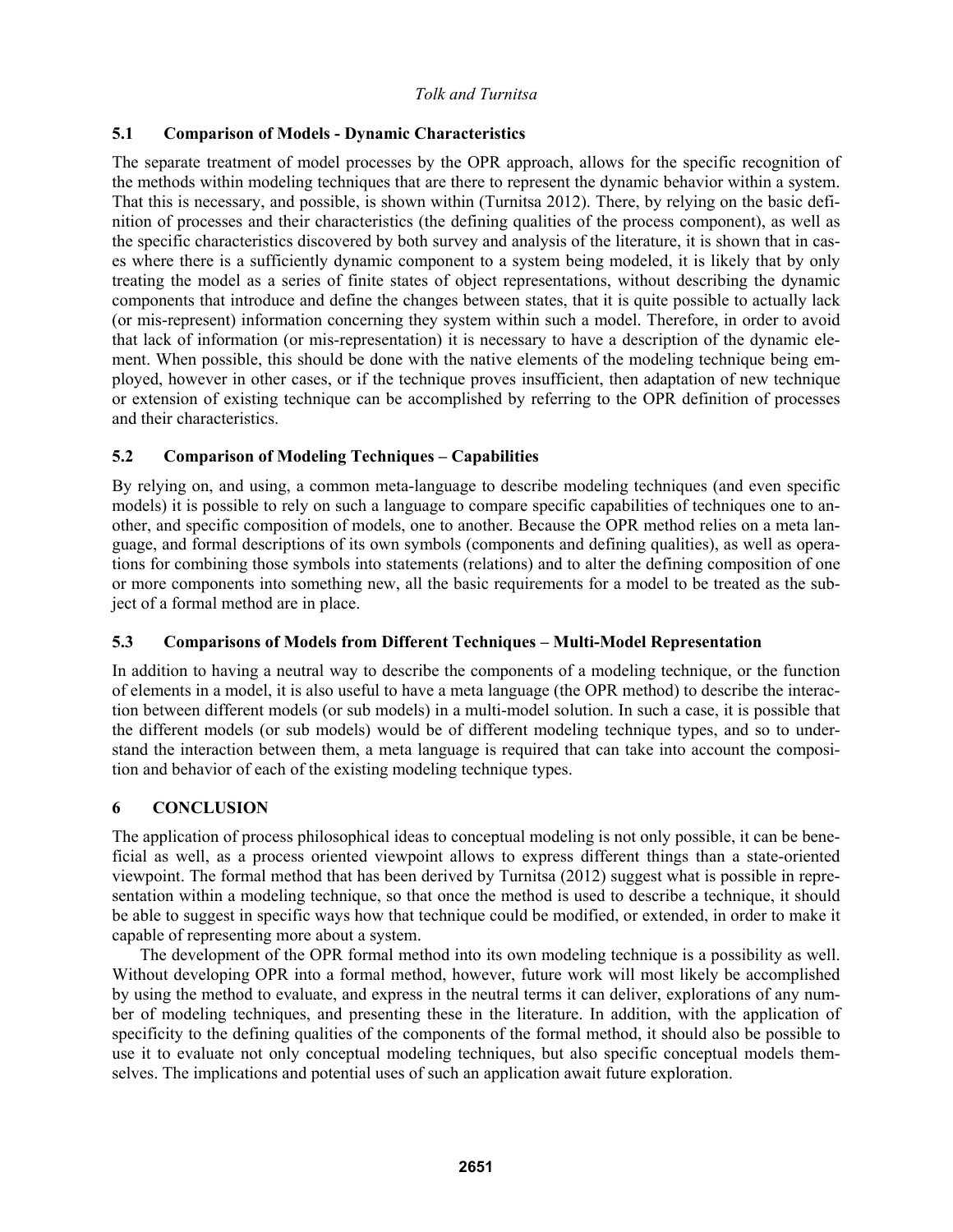The objective of this work was not to attack or criticize existing methods but to show how new findings can be used to enrich and complete them to allow for alternative approaches that may be of advantage in several domain that struggle with traditional approaches. As exemplified by Styhre (2002) for strategic management challenges, some problems that are hard to express otherwise can be communicated using a process-driven view. Process philosophical methodologies should therefore be included into the research agenda of M&S methods and be considered as a valuable viewpoint for conceptual modeling.

#### **REFERENCES**

Aristotle. 350 BC. *Physics*. Retrieved from http://classics.mit.edu/Aristotle/physics.html

- Balci, O. 1998. Verification, Validation and Testing. In *Handbook of Simulation*. Edited by J. Banks, John Wiley & Sons, 335-393.
- Chandrasekaran, B., J. Josephson, and V. Benjamins. 1999. What are ontologies, and why do we need them? *Intelligent Systems and their Applications* 14(1):20-26.
- Chen, P. 1976. The Entity-Relationship Model Toward a Unified View of Data. *ACM Transactions on Database Systems*, 1(1):9-36.
- Codd, E. 1970. A relational model of data for large shared data banks. *Communications of the ACM*  13(6):377-387.
- Codd, E. 1974. Recent investigations in relational data base systems. *Proceedings IFIP Congress*, Amsterdam, Netherlands, 1017-1021.
- Corcho, O., and A. Gomez-Perez. 2000. A roadmap to ontology specification languages. *Knowledge Engineering and Knowledge Management. Methods, Models and Tools*. Edited by R. Dieng and O. Corby. Berlin, Germany: Springer, 80-96.
- Dori, D. 2002. *Object-Process Methodology*. Berlin, Germany: Springer-Verlag.
- Frege, G. 1892. Über Begriff und Gegenstand. *Vierteljahresschrift für wissenschaftliche Philosophie*, 16:192-205.
- Grenon, P., and B. Smith. 2004. SNAP and SPAN: Towards Dynamic Spatial Ontology. *Spatial Cognition & Computation: An Interdisciplinary Journal*, 4(1):69-104.
- Guarino, N., and C. Welty. 2000. A formal ontology of properties. *EKAW-2000: The 12<sup>th</sup> International Conference on Knowledge Engineering and Knowledge Management.* Edited by R. Dieng and O. Corby, Berlin, Germany: Springer, 97-112.
- King, R. 2009. *On the role of assertions for conceptual modeling as enablers of composable simulation solutions.* Ph.D. Dissertation, Batten College of Engineering, Old Dominion University, Norfolk, VA.

Law, A., and W. Kelton. 2000. *Simulation modeling and analysis (3rd ed.)*. New York, NY: McGraw Hill

Lowe, E. J. 1998. *The Possibility of Metaphysics: Substance, Identity, and Time.* Oxford University Press.

- Mealy, G. 1955. A method for synthesizing sequential circuits. *Bell Systems Technical Journal* 34:1045– 1079.
- Moore, E. 1956. Gedankenexperiments on sequential machines. *Automata Studies, Annals of Mathematical Studies* 34:129–153.
- National Institute of Standards and Technology (NIST). 1993. *IDEF0: Integration Definition for Function Modeling. Federal Information Processing Standard (FIPS).* Publication 183. Washington, DC.
- Niles, I., and A. Pease. 2001. Towards a Standard Upper Ontology. *2001 Proceedings of the International Conference on Formal Ontology in Information Systems*, Ogunquit, ME, 2-9.
- Ogden, C., and I. Richards. 1923. *The Meaning of Meaning: A Study of the Influence of Language upon Thought and of the Science of Symbolism*. London, UK: Routledge & Kegan Paul.
- Object Management Group (OMG). 2002. *Unified Modeling Language Specification, Version 2.2.* Retrieved from http://www.omg.org/ Last visited July 2012.
- Object Management Group (OMG). 2010. *System Modeling Language Specification, Version 1.2.* Retrieved from http://www.omg.org/spec/SysML/1.2/ Last visited July 2012.